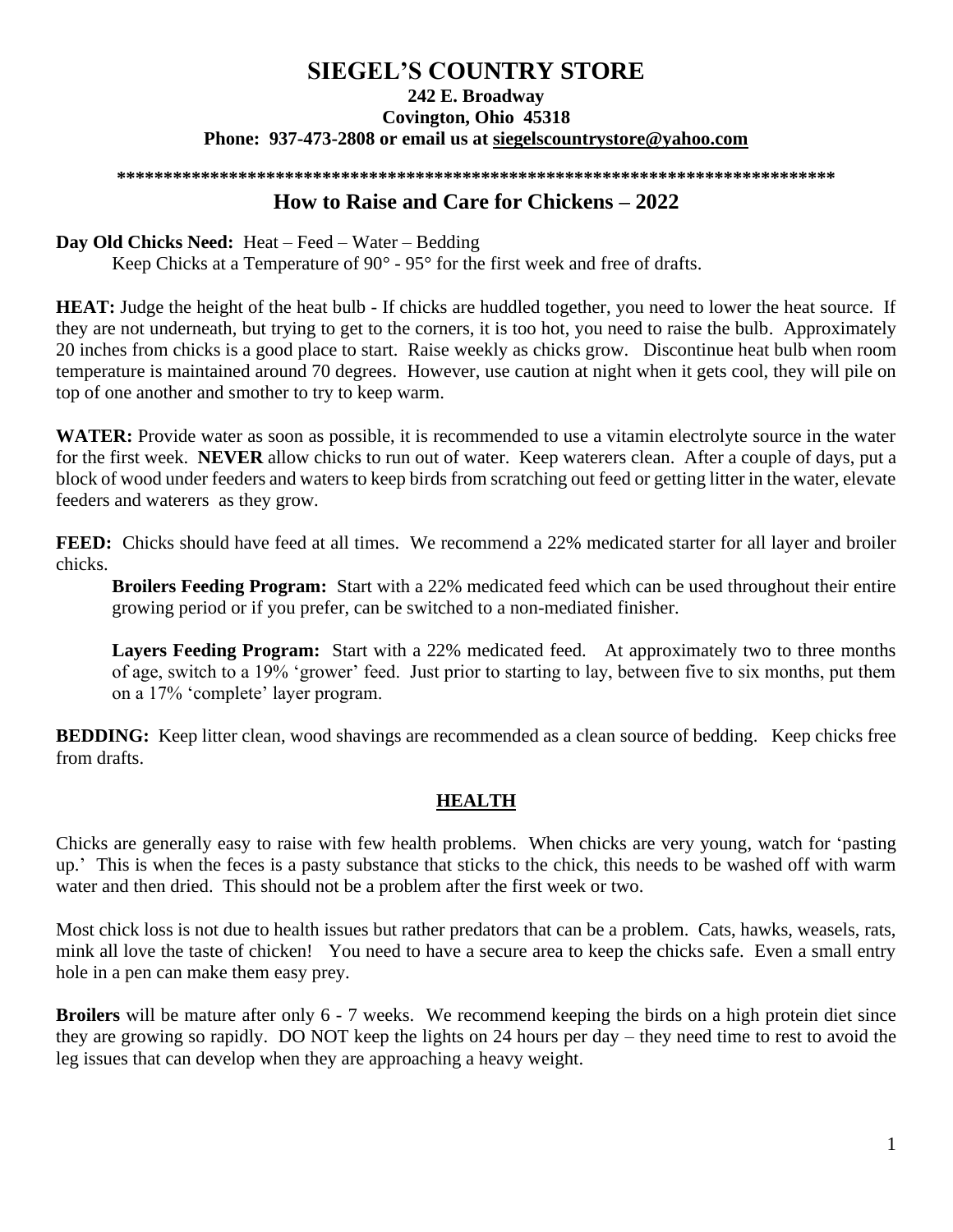**Layers** will begin laying eggs at around 6 months of age. They will first lay pee wee eggs, then maybe a double yolk egg and then settle into a pattern of normal egg laying. Layers can be productive for several years depending on the breed.

**Molting:** This is a natural occurrence for egg laying chickens at about 1 year of age. They will stop laying, lose their feathers, and the combs will become dull. This generally happens in September or October and will last approximately 2 months. When they are finished with the molting process, they will begin a new egg laying cycle.

Birds in confinement may enjoy table scraps such as greens, lettuce, melon rinds as a treat. They should be fed a complete layer as their main source of feed.

# **COMMONLY ASKED QUESTIONS**

Why are the birds picking each other?

When the birds get new feathers they may pick at the new growth. If they are picking each other to the point of drawing blood or causing mortality it can be that there are too many birds in too small of a space. The birds may not have adequate feed, water, or ventilation. They may have improper nutrition – they need a complete layer or broiler ration. Sometimes there is a dominant bird in the flock that is a trouble maker.

Why are the birds eating their own eggs?

• Always gather the eggs as quickly as possible after they have been laid. If there is inadequate space for the amount of hens and several have to lay in the same nest, there is the risk of having the eggs crushed. Once hens get a taste of eating eggs it can be almost impossible to get stopped, it is best to avoid the issue by having adequate space for a trouble free flock.

Why do the birds stop laying during the cold winter or heat of summer?

• You can maintain production during the winter and summer months by keeping an open water source and at least  $12 - 15$  hours of light per day. Egg production is most effected by water. Frozen waterers in winter or dry waterers in the summer will stop egg production almost immediately. If water is not provided for an extended period of time, you will force the birds into a molt and it will be a long period before they will again begin to lay eggs.

When the temperature drops below 50 degrees, the amount of feed will increase. Rule of thumb is for every 10 degrees decrease in temperature, the feed consumption will increase 5%. A well-insulated chicken coop will save feed and provide a good environment for your flock.

**A Word of Caution:** If you plan to add to your flock – be careful of introducing birds from a flea market, or auction. Bring those birds home and isolate them away from your flock for a few weeks. Or get birds from a local healthy source.

It is also a good idea to occasionally dust your birds for lice using a poultry dust, this is usually a **Sevin** or **Carboryl** dust that is safe and often used for vegetables as well as poultry, dogs and cats.

If you have questions, please ask us, we are always willing to help you take the best care possible of your animals, if we don't know the answers – we know someone who does!

Sincerely, The Siegel's at Siegel's Country Store [www.siegelscountrystore.com](http://www.siegelscountrystore.com/)